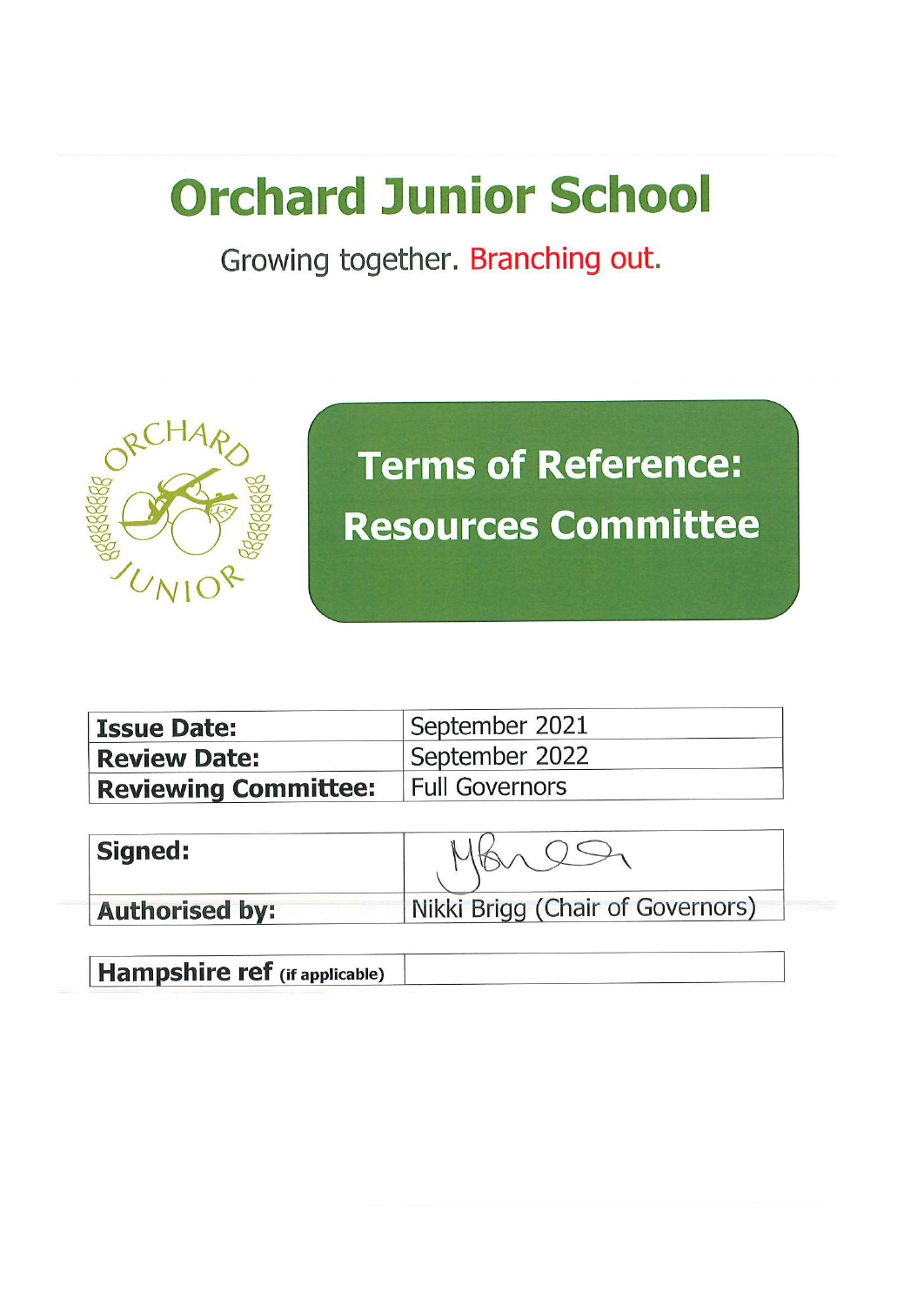## **Resources Committee Terms of Reference**

| Membership: | To consist of at least six governors including the Headteacher                                                                                                              |  |
|-------------|-----------------------------------------------------------------------------------------------------------------------------------------------------------------------------|--|
| Quorum:     | Three governors to be present plus either the Headteacher or Deputy Headteacher                                                                                             |  |
| Meetings:   | Will be held at least termly                                                                                                                                                |  |
| Function:   | To advise and assist the Headteacher and report to the Governing<br>Body on all matters relating to the provision of resources (personnel,<br>finance etc.) for the school. |  |
| Chair:      | Will be elected by members of the committee at the first meeting of<br>the academic year or when a vacancy occurs)                                                          |  |

The Deputy Headteacher may attend on behalf of the Headteacher.

### **Tasks (Personnel)**

- 1. To play an appropriate part in the appointment process.
- 2. To maintain up to date information regarding pupil numbers and staff requirements.
- 3. Regularly review the staffing required and advise Governing Body of any changes required for inclusion in the School Improvement Plan
- 4. To receive and respond to information regarding the Pay and Conditions of Service and keep abreast of current law and statutes.
- 5. Work to ensure that governors are known to staff.
- 6. Ensure the identification of appeals and grievance standing committees, for use when necessary.
- 7. Ensure the appropriate monitoring of the quality of teaching arrangements are in place and that outcomes are being evaluated which focus on the standards attained by pupils.
- 8. To establish, implement and monitor the Performance Management Policy.
- 9. Ensure that training opportunities reflect the needs of both staff, governors and the School Improvement Plan.
- 10. To carry out annual checks on payroll and safer recruitment.
- 11. To consider and review policies relating to Capability of Staff and Complaints procedure.

### **Tasks (Finance)**

- 1. To create a draft budget each Spring term in accordance with policy of Governing Body and the priorities identified in the School Improvement Plan.
- 2. To set the budget for the financial year, together with a 3-year financial plan and to present this to the full Governing Body for approval.
- 3. The Headteacher has the full authority of the Governing Body to the extent of expenditure within the approved budget. For delegated authority this figure is £5,000.
- 4. To monitor the budget at least termly, ensuring accurate accounts are kept.
- 5. To revise the budget by carrying out a 6 month budget review and presenting to the Governing Body with any necessary revision.
- 6. To create and review other policies related to finance:
	- a) lettings
	- b) charging